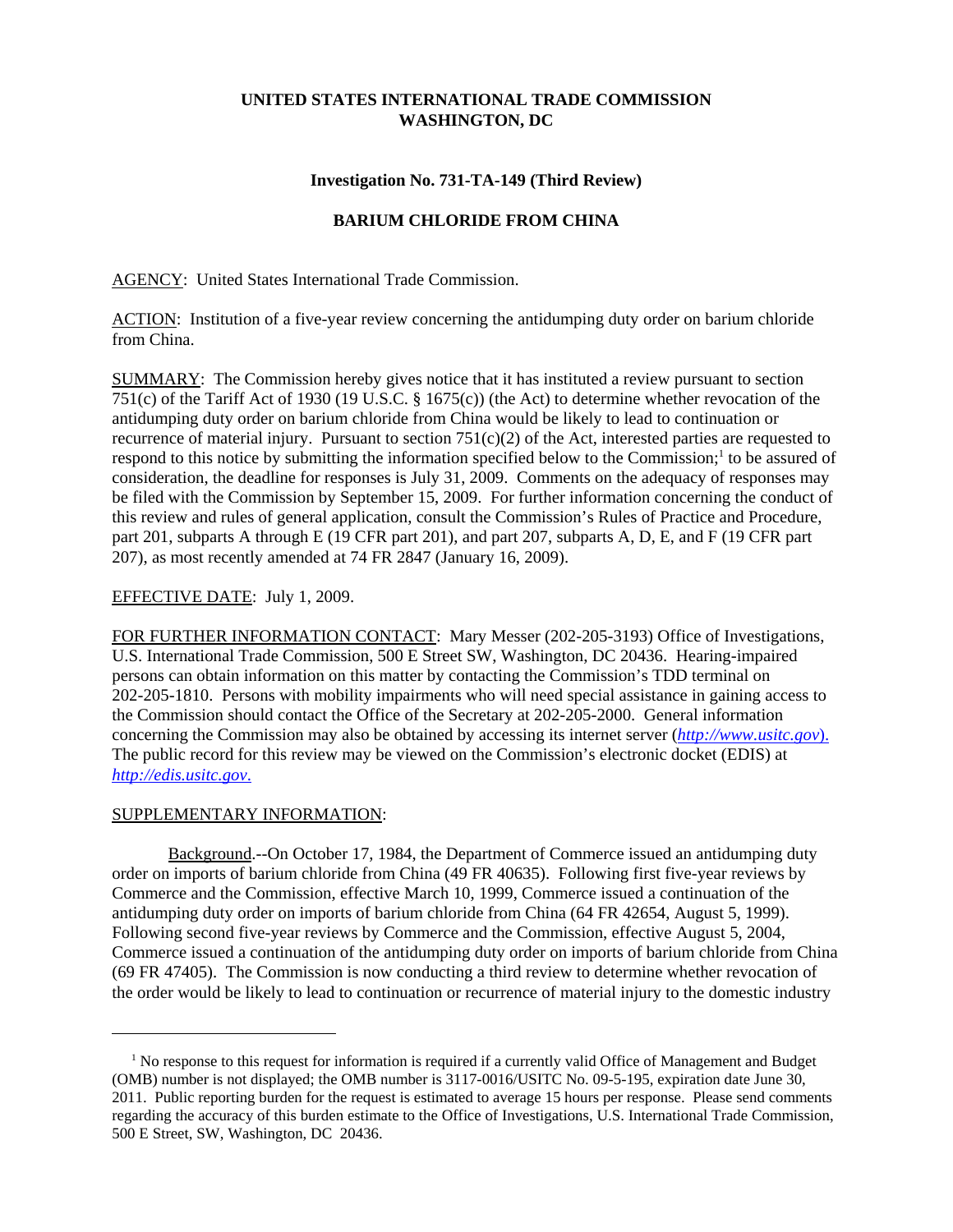within a reasonably foreseeable time. It will assess the adequacy of interested party responses to this notice of institution to determine whether to conduct a full review or an expedited review. The Commission's determination in any expedited review will be based on the facts available, which may include information provided in response to this notice.

Definitions.--The following definitions apply to this review:

- (1) *Subject Merchandise* is the class or kind of merchandise that is within the scope of the five-year review, as defined by the Department of Commerce.
- (2) The *Subject Country* in this review is China.
- (3) The *Domestic Like Product* is the domestically produced product or products which are like, or in the absence of like, most similar in characteristics and uses with, the *Subject Merchandise*. In its original determination, the Commission defined the *Domestic Like Product* as crystalline and anhydrous barium chloride, excluding high purity barium chloride. In its expedited first and second five-year review determinations, the Commission found one *Domestic Like Product* coextensive with Commerce's scope: all forms of barium chloride, including crystalline, anhydrous, and high purity. For purposes of this notice, you should consider the *Domestic Like Product* to be all forms of barium chloride, including crystalline, anhydrous, and high purity.
- (4) The *Domestic Industry* is the U.S. producers as a whole of the *Domestic Like Product*, or those producers whose collective output of the *Domestic Like Product* constitutes a major proportion of the total domestic production of the product. In its original determination, the Commission defined the *Domestic Industry* as producers of crystalline and anhydrous barium chloride, excluding producers of high purity barium chloride. In its expedited first and second five-year review determinations, the Commission defined the *Domestic Industry* as all domestic producers of barium chloride. For purposes of this notice, you should consider the *Domestic Industry* to be all domestic producers of barium chloride.
- (5) An *Importer* is any person or firm engaged, either directly or through a parent company or subsidiary, in importing the *Subject Merchandise* into the United States from a foreign manufacturer or through its selling agent.

Participation in the review and public service list.--Persons, including industrial users of the *Subject Merchandise* and, if the merchandise is sold at the retail level, representative consumer organizations, wishing to participate in the review as parties must file an entry of appearance with the Secretary to the Commission, as provided in section 201.11(b)(4) of the Commission's rules, no later than 21 days after publication of this notice in the *Federal Register*. The Secretary will maintain a public service list containing the names and addresses of all persons, or their representatives, who are parties to the review.

Former Commission employees who are seeking to appear in Commission five-year reviews are advised that they may appear in a review even if they participated personally and substantially in the corresponding underlying original investigation. The Commission's designated agency ethics official recently has advised that a five-year review is no longer considered the "same particular matter" as the corresponding underlying original investigation for purposes of 18 U.S.C. § 207, the post employment statute for Federal employees, and Commission rule 201.15(b)(19 CFR § 201.15(b)), 73 FR 24609 (May 5, 2008). This advice was developed in consultation with the Office of Government Ethics. Consequently, former employees are no longer required to seek Commission approval to appear in a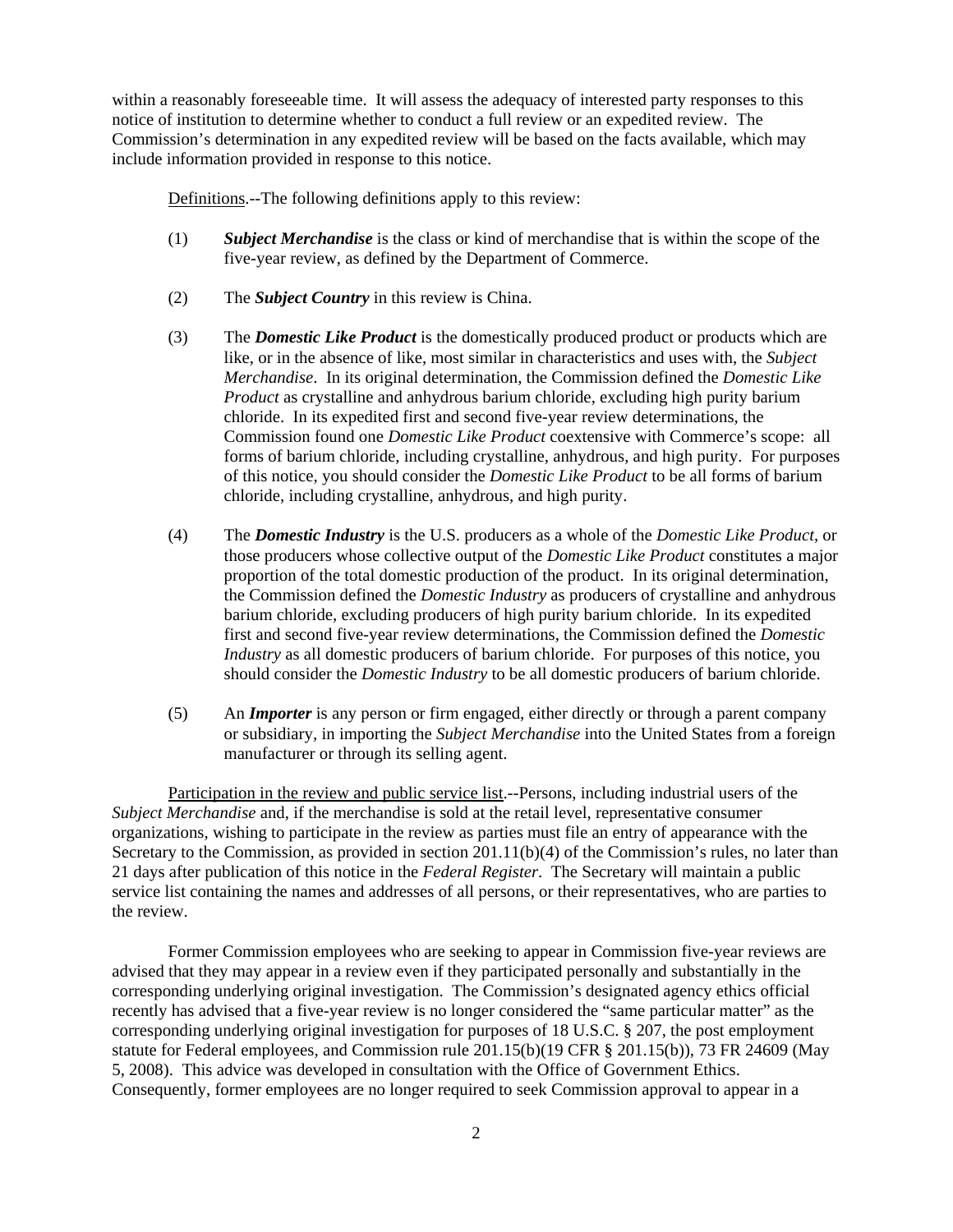review under Commission rule 19 CFR § 201.15, even if the corresponding underlying original investigation was pending when they were Commission employees. For further ethics advice on this matter, contact Carol McCue Verratti, Deputy Agency Ethics Official, at 202-205-3088.

Limited disclosure of business proprietary information (BPI) under an administrative protective order (APO) and APO service list.--Pursuant to section 207.7(a) of the Commission's rules, the Secretary will make BPI submitted in this review available to authorized applicants under the APO issued in the review, provided that the application is made no later than 21 days after publication of this notice in the *Federal Register*. Authorized applicants must represent interested parties, as defined in 19 U.S.C. § 1677(9), who are parties to the review. A separate service list will be maintained by the Secretary for those parties authorized to receive BPI under the APO.

Certification.--Pursuant to section 207.3 of the Commission's rules, any person submitting information to the Commission in connection with this review must certify that the information is accurate and complete to the best of the submitter's knowledge. In making the certification, the submitter will be deemed to consent, unless otherwise specified, for the Commission, its employees, and contract personnel to use the information provided in any other reviews or investigations of the same or comparable products which the Commission conducts under Title VII of the Act, or in internal audits and investigations relating to the programs and operations of the Commission pursuant to 5 U.S.C. Appendix 3.

Written submissions.--Pursuant to section 207.61 of the Commission's rules, each interested party response to this notice must provide the information specified below. The deadline for filing such responses is July 31, 2009. Pursuant to section 207.62(b) of the Commission's rules, eligible parties (as specified in Commission rule  $207.62(b)(1)$  may also file comments concerning the adequacy of responses to the notice of institution and whether the Commission should conduct an expedited or full review. The deadline for filing such comments is September 15, 2009. All written submissions must conform with the provisions of sections 201.8 and 207.3 of the Commission's rules and any submissions that contain BPI must also conform with the requirements of sections 201.6 and 207.7 of the Commission's rules. The Commission's rules do not authorize filing of submissions with the Secretary by facsimile or electronic means, except to the extent permitted by section 201.8 of the Commission's rules, as amended, 67 FR 68036 (November 8, 2002). Also, in accordance with sections 201.16(c) and 207.3 of the Commission's rules, each document filed by a party to the review must be served on all other parties to the review (as identified by either the public or APO service list as appropriate), and a certificate of service must accompany the document (if you are not a party to the review you do not need to serve your response).

Inability to provide requested information.--Pursuant to section 207.61(c) of the Commission's rules, any interested party that cannot furnish the information requested by this notice in the requested form and manner shall notify the Commission at the earliest possible time, provide a full explanation of why it cannot provide the requested information, and indicate alternative forms in which it can provide equivalent information. If an interested party does not provide this notification (or the Commission finds the explanation provided in the notification inadequate) and fails to provide a complete response to this notice, the Commission may take an adverse inference against the party pursuant to section 776(b) of the Act in making its determination in the review.

INFORMATION TO BE PROVIDED IN RESPONSE TO THIS NOTICE OF INSTITUTION: As used below, the term "firm" includes any related firms.

(1) The name and address of your firm or entity (including World Wide Web address) and name, telephone number, fax number, and E-mail address of the certifying official.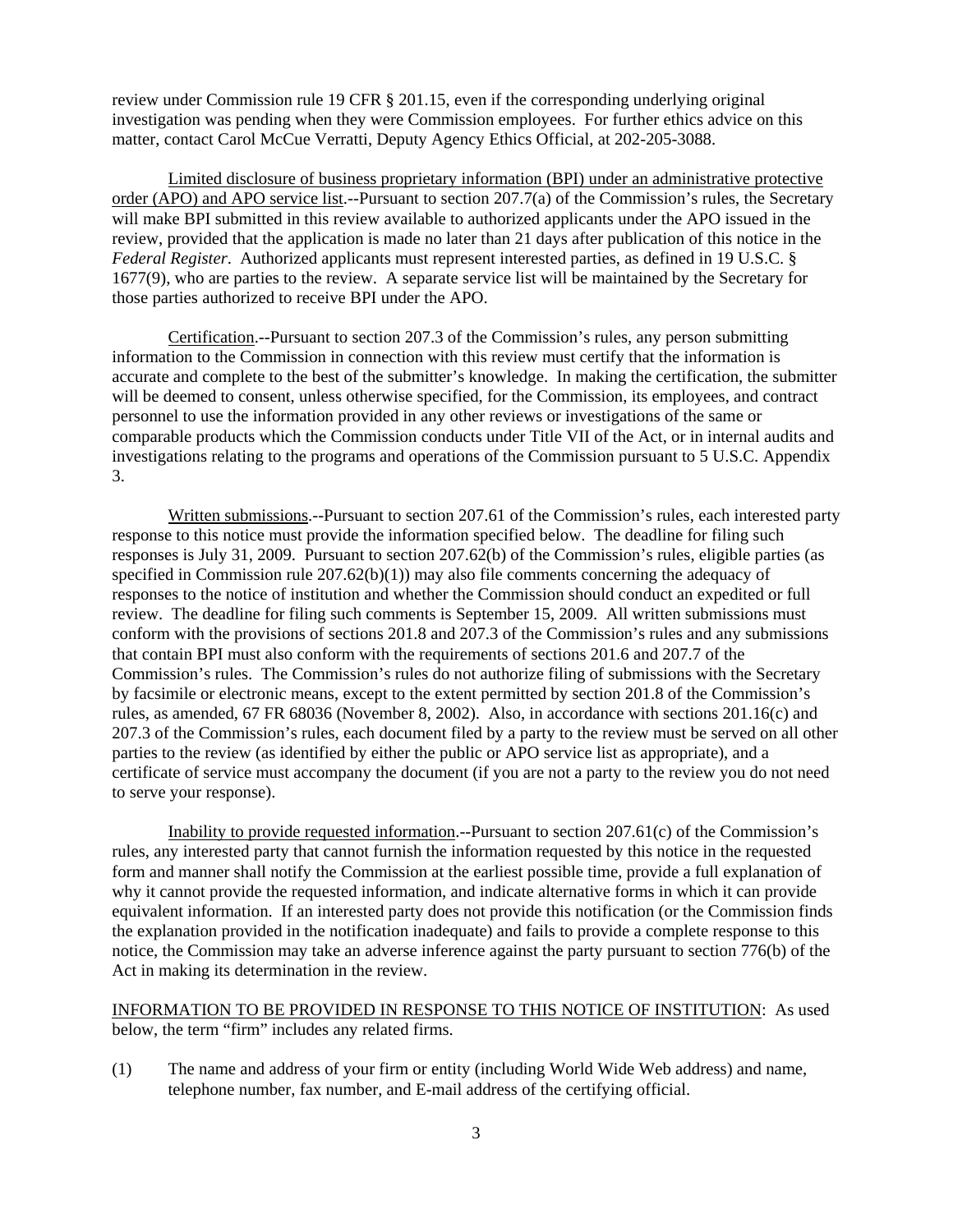- (2) A statement indicating whether your firm/entity is a U.S. producer of the *Domestic Like Product*, a U.S. union or worker group, a U.S. importer of the *Subject Merchandise*, a foreign producer or exporter of the *Subject Merchandise*, a U.S. or foreign trade or business association, or another interested party (including an explanation). If you are a union/worker group or trade/business association, identify the firms in which your workers are employed or which are members of your association.
- (3) A statement indicating whether your firm/entity is willing to participate in this review by providing information requested by the Commission.
- (4) A statement of the likely effects of the revocation of the antidumping duty order on the *Domestic Industry* in general and/or your firm/entity specifically. In your response, please discuss the various factors specified in section 752(a) of the Act (19 U.S.C. § 1675a(a)) including the likely volume of subject imports, likely price effects of subject imports, and likely impact of imports of *Subject Merchandise* on the *Domestic Industry*.
- (5) A list of all known and currently operating U.S. producers of the *Domestic Like Product*. Identify any known related parties and the nature of the relationship as defined in section 771(4)(B) of the Act (19 U.S.C. § 1677(4)(B)).
- (6) A list of all known and currently operating U.S. importers of the *Subject Merchandise* and producers of the *Subject Merchandise* in the *Subject Country* that currently export or have exported *Subject Merchandise* to the United States or other countries after 2003.
- (7) A list of 3-5 leading purchasers in the U.S. market for the *Domestic Like Product* and the *Subject Merchandise* (including street address, World Wide Web address, and the name, telephone number, fax number, and E-mail address of a responsible official at each firm).
- (8) A list of known sources of information on national or regional prices for the *Domestic Like Product* or the *Subject Merchandise* in the U.S. or other markets.
- (9) If you are a U.S. producer of the *Domestic Like Product*, provide the following information on your firm's operations on that product during calendar year 2008, except as noted (report quantity data in pounds and value data in U.S. dollars, f.o.b. plant). If you are a union/worker group or trade/business association, provide the information, on an aggregate basis, for the firms in which your workers are employed/which are members of your association.
	- (a) Production (quantity) and, if known, an estimate of the percentage of total U.S. production of the *Domestic Like Product* accounted for by your firm's(s') production;
	- (b) Capacity (quantity) of your firm to produce the *Domestic Like Product* (i.e., the level of production that your establishment(s) could reasonably have expected to attain during the year, assuming normal operating conditions (using equipment and machinery in place and ready to operate), normal operating levels (hours per week/weeks per year), time for downtime, maintenance, repair, and cleanup, and a typical or representative product mix);
	- (c) The quantity and value of U.S. commercial shipments of the *Domestic Like Product* produced in your U.S. plant(s); and
	- (d) The quantity and value of U.S. internal consumption/company transfers of the *Domestic Like Product* produced in your U.S. plant(s).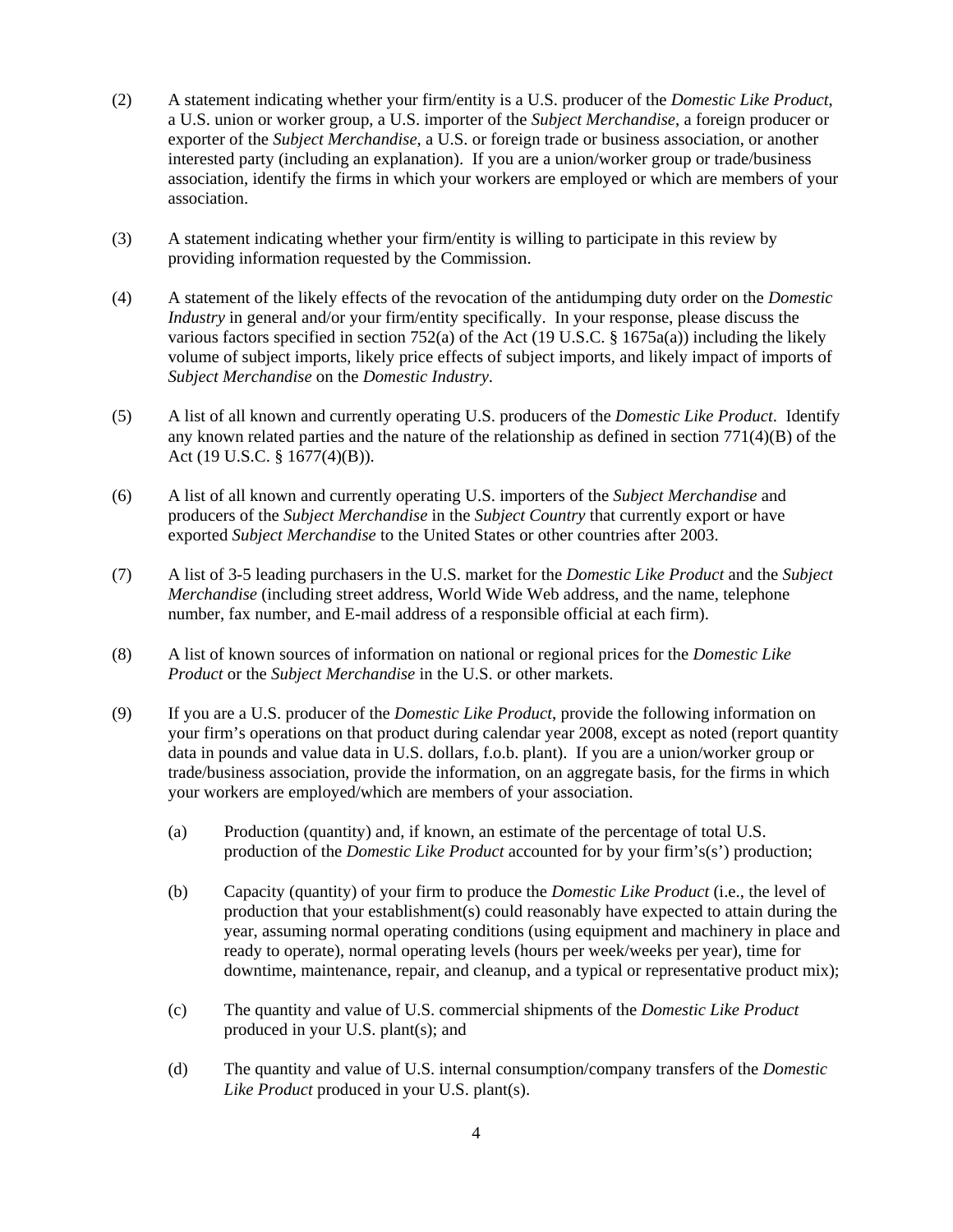- (e) The value of (i) net sales, (ii) cost of goods sold (COGS), (iii) gross profit, (iv) selling, general and administrative (SG&A) expenses, and (v) operating income of the *Domestic Like Product* produced in your U.S. plant(s) (include both U.S. and export commercial sales, internal consumption, and company transfers) for your most recently completed fiscal year (identify the date on which your fiscal year ends).
- (10) If you are a U.S. importer or a trade/business association of U.S. importers of the *Subject Merchandise* from the *Subject Country*, provide the following information on your firm's(s') operations on that product during calendar year 2008 (report quantity data in pounds and value data in U.S. dollars). If you are a trade/business association, provide the information, on an aggregate basis, for the firms which are members of your association.
	- (a) The quantity and value (landed, duty-paid but not including antidumping duties) of U.S. imports and, if known, an estimate of the percentage of total U.S. imports of *Subject Merchandise* from the *Subject Country* accounted for by your firm's(s') imports;
	- (b) The quantity and value (f.o.b. U.S. port, including antidumping duties) of U.S. commercial shipments of *Subject Merchandise* imported from the *Subject Country*; and
	- (c) The quantity and value (f.o.b. U.S. port, including antidumping duties) of U.S. internal consumption/company transfers of *Subject Merchandise* imported from the *Subject Country*.
- (11) If you are a producer, an exporter, or a trade/business association of producers or exporters of the *Subject Merchandise* in the *Subject Country*, provide the following information on your firm's(s') operations on that product during calendar year 2008 (report quantity data in pounds and value data in U.S. dollars, landed and duty-paid at the U.S. port but not including antidumping duties). If you are a trade/business association, provide the information, on an aggregate basis, for the firms which are members of your association.
	- (a) Production (quantity) and, if known, an estimate of the percentage of total production of *Subject Merchandise* in the *Subject Country* accounted for by your firm's(s') production; and
	- (b) Capacity (quantity) of your firm to produce the *Subject Merchandise* in the *Subject Country* (i.e., the level of production that your establishment(s) could reasonably have expected to attain during the year, assuming normal operating conditions (using equipment and machinery in place and ready to operate), normal operating levels (hours per week/weeks per year), time for downtime, maintenance, repair, and cleanup, and a typical or representative product mix); and
	- (c) The quantity and value of your firm's(s') exports to the United States of *Subject Merchandise* and, if known, an estimate of the percentage of total exports to the United States of *Subject Merchandise* from the *Subject Country* accounted for by your firm's(s') exports.
- (12) Identify significant changes, if any, in the supply and demand conditions or business cycle for the *Domestic Like Product* that have occurred in the United States or in the market for the *Subject Merchandise* in the *Subject Country* after 2003, and significant changes, if any, that are likely to occur within a reasonably foreseeable time. Supply conditions to consider include technology; production methods; development efforts; ability to increase production (including the shift of